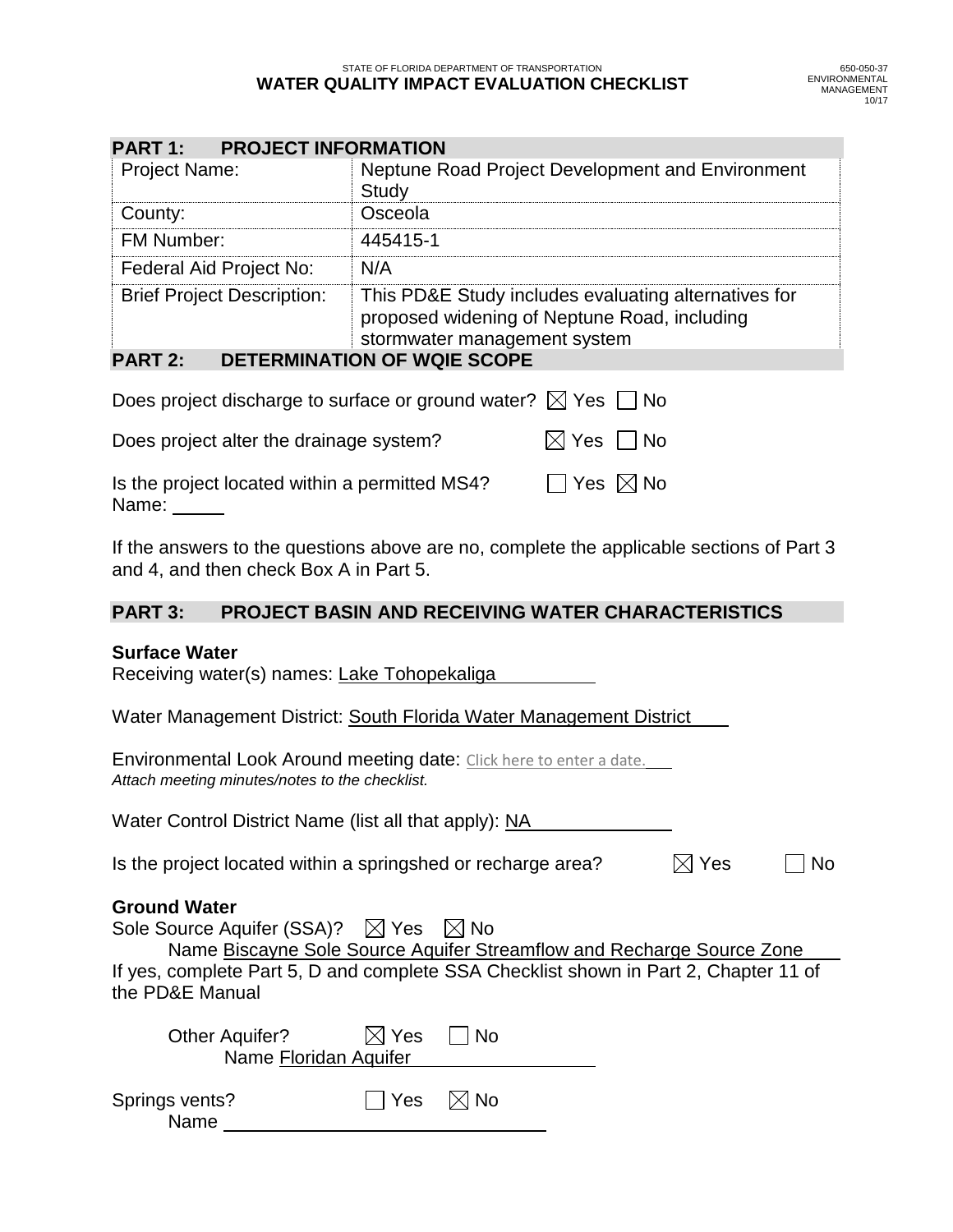Well head protection area?  $\Box$  Yes  $\Box$  No Name Groundwater recharge?  $\boxtimes$  Yes  $\Box$  No Name Biscayne Sole Source Aquifer Streamflow and Recharge Source Zone

Notify District Drainage Engineer if karst conditions are expected or if a higher level of treatment may be needed due to a project being located within a WBID verified as Impaired in accordance with Chapter 62-303, F.A.C.

Date of notification: Click here to enter a date.

### **PART 4: WATER QUALITY CRITERIA**

List all WBIDs and all parameters for which a WBID has been verified impaired, or has a TMDL in **[Table 1](#page-3-0)**. This information must be updated during each Re-evaluation.

Note: If BMAP or RAP has been identified in **[Table 1](#page-3-0)**, **[Table 2](#page-4-0)** must also be completed. *Attach notes or minutes from all coordination meetings identified in [Table 2](#page-4-0).*

| EST recommendations confirmed with agencies?                                                                                                                             | $\boxtimes$ Yes $\Box$ No |
|--------------------------------------------------------------------------------------------------------------------------------------------------------------------------|---------------------------|
| <b>BMAP Stakeholders contacted:</b>                                                                                                                                      | $\Box$ Yes $\boxtimes$ No |
|                                                                                                                                                                          |                           |
| TMDL program contacted: _______                                                                                                                                          | $\Box$ Yes $\boxtimes$ No |
| <b>RAP Stakeholders contacted:</b>                                                                                                                                       | $\Box$ Yes $\boxtimes$ No |
|                                                                                                                                                                          |                           |
| Regional water quality projects identified in the ELA                                                                                                                    | Yes $\boxtimes$ No        |
| If yes, describe:                                                                                                                                                        |                           |
|                                                                                                                                                                          |                           |
| Potential direct effects associated with project construction                                                                                                            | $\boxtimes$ Yes $\Box$ No |
| and/or operation identified?<br>If yes, describe:                                                                                                                        |                           |
| The proposed roadway will have a curb and gutter stormwater collection system.                                                                                           |                           |
| Stormwater captured by the proposed inlets will be conveyed, by closed storm sewer                                                                                       |                           |
| pipes, to one or multiple of the potential pond sites. Captured stormwater will receive<br>treatment and attenuation by the wet detention pond before discharging to the |                           |
| adjacent stormwater outfall.                                                                                                                                             |                           |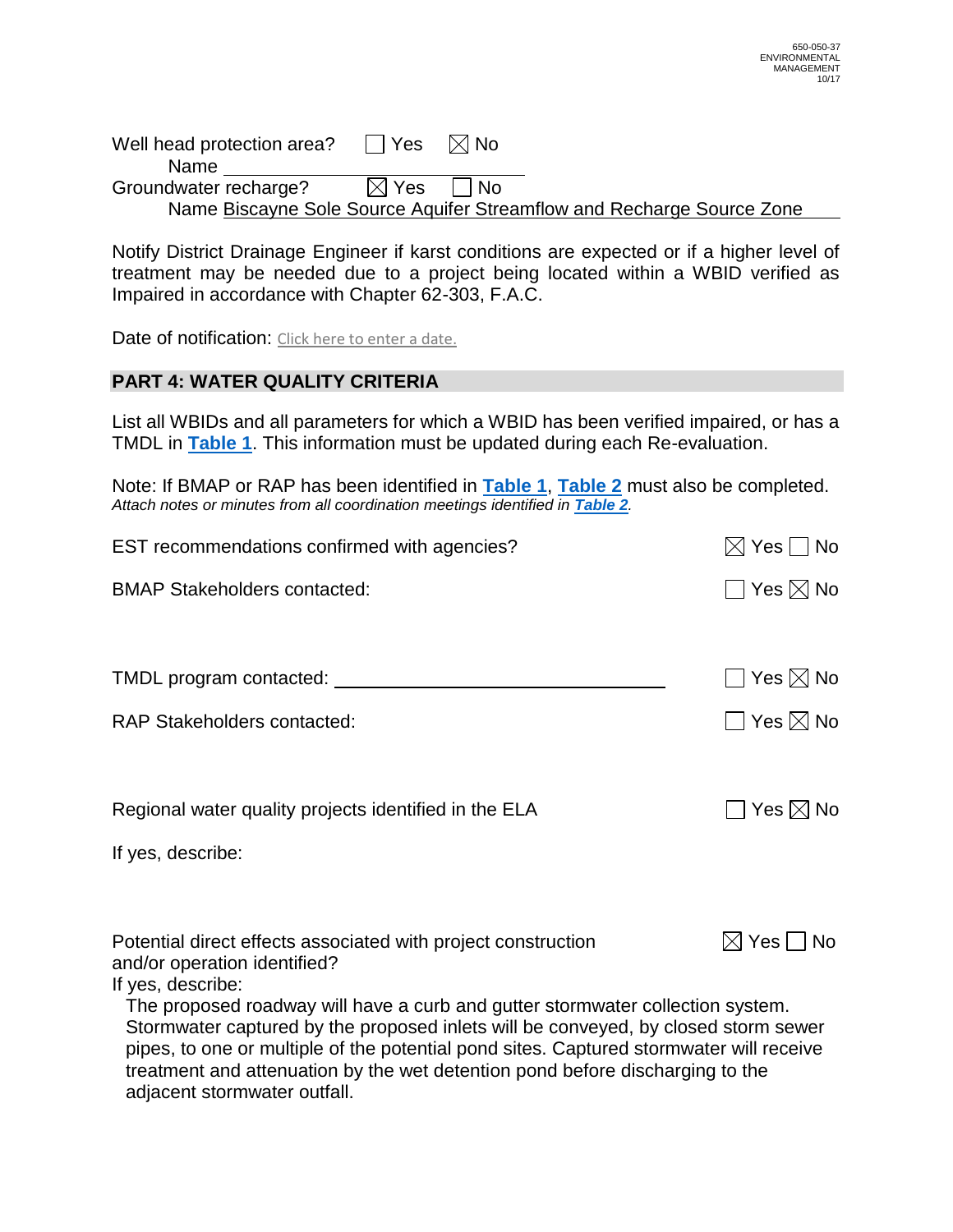Discuss any other relevant information related to water quality.

Proposed stormwater management facitlites have been discussed and coordination is ongoing with FDOT and Osceola County.

## **PART 5: WQIE DOCUMENTATION**

A. No involvement with water quality

B. No water quality regulatory requirements apply.

- $\boxtimes$  C. Water quality regulatory requirements apply to this project (provide Evaluator's information below). Water quality and quantity issues will be mitigated through compliance with the design requirements of authorized regulatory agencies.
- $\boxtimes$  D. EPA Ground/Drinking Water Branch review required.  $\boxtimes$  Yes  $\Box$  No

Concurrence received?  $\Box$  Yes  $\boxtimes$  No If Yes, Date of EPA Concurrence: Click here to enter a date.. *Attach the concurrence letter*

The environmental review, consultation, and other actions required by applicable federal environmental laws for this project are being, or have been, carried out by FDOT pursuant to 23 U.S.C. § 327 and a Memorandum of Understanding dated December 14, 2016 and executed by FHWA and FDOT.

| Evaluator Name (print): Tori Bacheler |                |  |  |  |  |
|---------------------------------------|----------------|--|--|--|--|
| Title:Environmental Scientist         |                |  |  |  |  |
| Signature:                            | Date:11/8/2019 |  |  |  |  |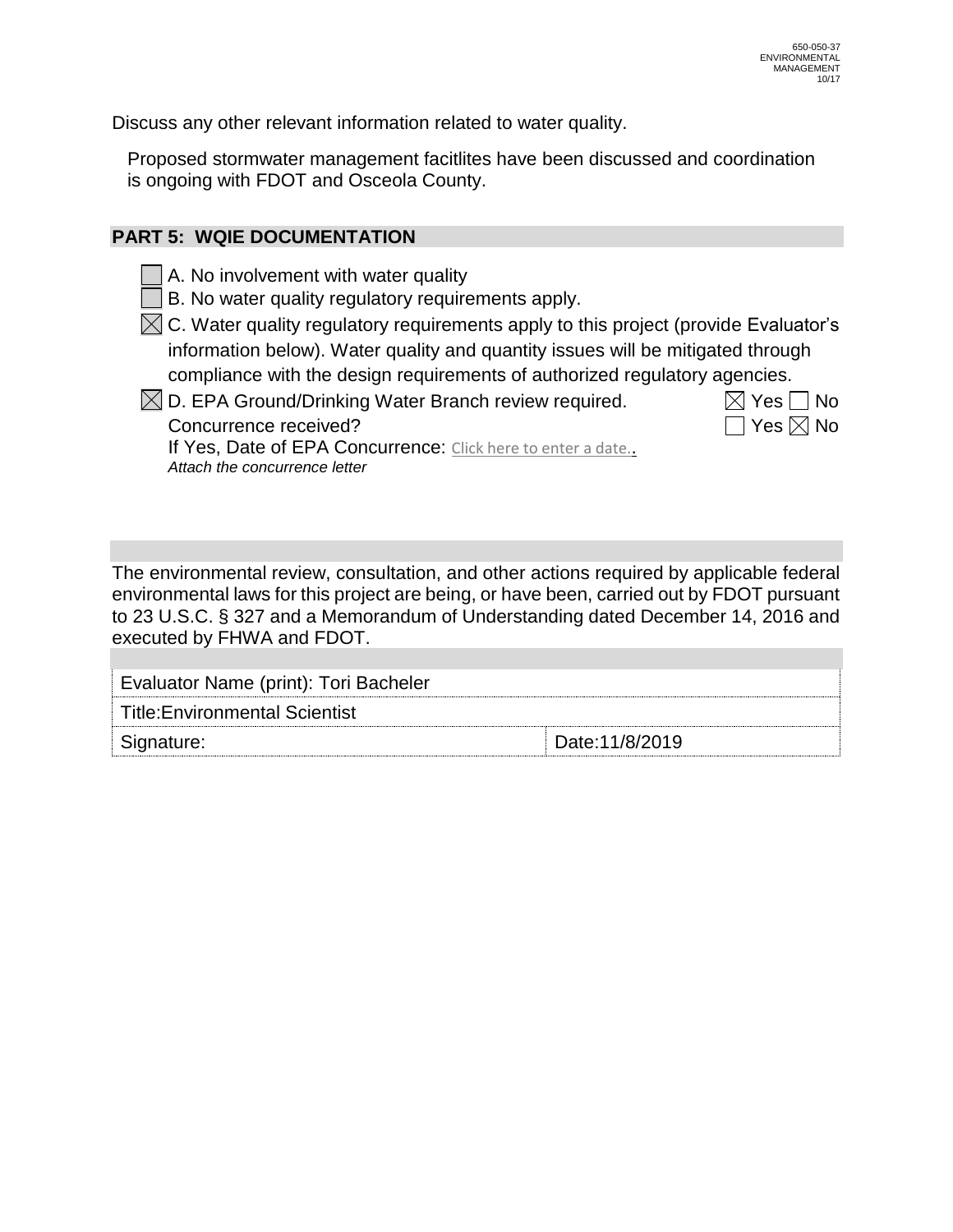# <span id="page-3-1"></span>**Table 1: Water Quality Criteria**

<span id="page-3-0"></span>

| <b>Receiving</b><br>Waterbody<br><b>Name</b><br>(list all<br>that apply) | <b>FDEP</b><br><b>Group</b><br><b>Number</b><br><b>Name</b> | WBID(s)<br><b>Numbers</b> | <b>Classification</b><br>(I, II, III, IIIL, IV, V) | <b>Special</b><br>Designations* | <b>NNC</b><br>limits** | <b>Verified</b><br><b>Impaired</b><br>(Y/N) | <b>TMDL</b><br>(Y/N) | <b>Pollutants of</b><br>concern | BMAP,<br><b>RA Plan</b><br>or<br><b>SSAC</b> |
|--------------------------------------------------------------------------|-------------------------------------------------------------|---------------------------|----------------------------------------------------|---------------------------------|------------------------|---------------------------------------------|----------------------|---------------------------------|----------------------------------------------|
| Lake<br>Tohopekal<br><u>iga</u>                                          | 4/Kissi<br>mmee<br><b>River</b>                             | 3173A                     | $\overline{\mathbf{m}}$                            |                                 | Lake                   | <b>No</b>                                   | <b>No</b>            | N/A                             | $\overline{N}$                               |
| Lake<br><b>Okeechob</b><br>ee                                            | 1/Lake<br><b>Okeech</b><br>obee                             | 3212A-D                   | I                                                  |                                 | Lake                   | <b>Yes</b>                                  | <b>No</b>            | Iron, Metals                    | <b>Yes</b>                                   |
|                                                                          |                                                             |                           |                                                    |                                 |                        |                                             |                      |                                 |                                              |
|                                                                          |                                                             |                           |                                                    |                                 |                        |                                             |                      |                                 |                                              |
|                                                                          |                                                             |                           |                                                    |                                 |                        |                                             |                      |                                 |                                              |
|                                                                          |                                                             |                           |                                                    |                                 |                        |                                             |                      |                                 |                                              |
|                                                                          |                                                             |                           |                                                    |                                 |                        |                                             |                      |                                 |                                              |
|                                                                          |                                                             |                           |                                                    |                                 |                        |                                             |                      |                                 |                                              |
|                                                                          |                                                             |                           |                                                    |                                 |                        |                                             |                      |                                 |                                              |
|                                                                          |                                                             |                           |                                                    |                                 |                        |                                             |                      |                                 |                                              |
|                                                                          |                                                             |                           |                                                    |                                 |                        |                                             |                      |                                 |                                              |
|                                                                          |                                                             |                           |                                                    |                                 |                        |                                             |                      |                                 |                                              |

\* ONRW, OFW, Aquatic Preserve, Wild and Scenic River, Special Water, SWIM Area, Local Comp Plan, MS4 Area, Other

\*\* Lakes, Spring vents, Streams, Estuaries

Note: If BMAP or RAP has been identified in Table 1, Table 2 must also be completed.